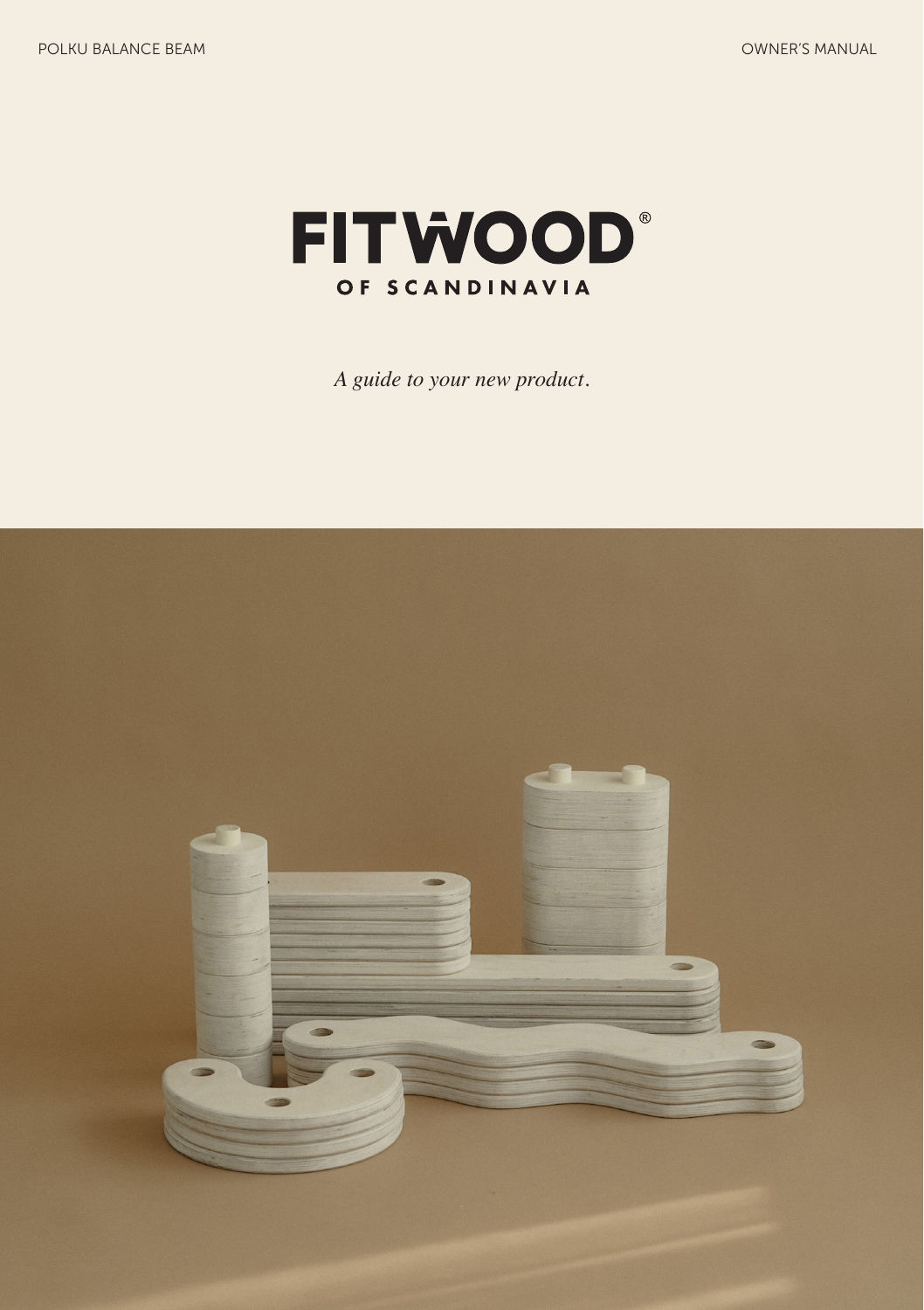## POLKU balance beam

*Thank you very much for choosing our POLKU balance beam. Please read this guide thoroughly before use so you can enjoy your product safely.*

### VASTUUVAPAUSLAUSEKE

FitWood ei ole millään tavalla vastuussa mistään menetyksistä tai vammoista, olivatpa ne aiheutuneet ohjeiden laiminlyönnistä, tuotteen väärinkäytöstä tai tässä asiakirjassa tai verkkosivuillamme olevien tietojen väärinymmärryksestä.

#### Turvallisuus- ja hoito-ohjeet

- Tätä tuotetta tulee käyttää vain aikuisen valvonnassa.
- Aseta tasapainorata liukumattomalle alustalle ja vältä kosketusta veden kanssa, sillä se voi vahingoittaa puuta.

#### $\frac{\Delta V}{\Delta N}$ DISCLAIMER

FitWood cannot be held responsible in any way for any loss or injury, howsoever caused, as a result of neglecting the instructions, misusing the product or misunderstanding the information contained in this document or on our website.

#### Safety and care instructions

- This product should only be used under adult supervision.
- Place the balance beam on a non-slip surface and avoid contact with water as it may cause damage on the wood.

#### ANSVARSFRISKRIVNING

÷

FitWood kan under inga omständigheter hållas ansvarigt för förlust eller skada, oavsett orsak, till följd av att instruktionerna försummats, produkten felanvänts eller att informationen i detta dokument eller på vår hemsida missförståtts.

#### Säkerhets- och skötselråd

- Denna produkt bör endast användas under uppsikt av vuxna.
- Placera balansbanan på en halkfri yta och undvik kontakt med vatten eftersom detta kan skada träet.

#### HAFTUNGSAUSSCHLUSS

FitWood kann in keiner Weise für Verluste oder Verletzungen verantwortlich gemacht werden, die durch die Nichtbeachtung der Anweisungen, den falschen Gebrauch des Produkts oder das Missverstehen der in diesem Dokument oder auf unserer Website enthaltenen Informationen entstehen.

#### Sicherheits- und Pflegehinweise

- Dieses Produkt sollte nur unter Aufsicht von Erwachsenen verwendet werden.
- Stellen Sie den Balancierbalken auf eine rutschfeste Oberfläche und vermeiden Sie den Kontakt mit Wasser, da dies zu Schäden am Holz führen kann.

#### CLAUSE DE NON-RESPONSABILITÉ

FitWood ne peut être tenu responsable en aucune façon de toute perte ou blessure, quelle qu'en soit la cause, consécutive à la négligence des instructions, à une mauvaise utilisation du produit ou à une mauvaise compréhension des informations contenues dans ce document ou sur notre site web.

#### Instructions de sécurité et d'entretien

- Ce produit ne doit être utilisé que sous la surveillance d'un adulte.
- Placez la poutre d'équilibre sur une surface antidérapante et évitez tout contact avec l'eau, car cela pourrait endommager le bois.

#### DESCARGO DE RESPONSABILIDAD

FitWood no se responsabiliza en modo alguno de cualquier pérdida o lesión, sea cual sea su causa, como resultado de la desatención de las instrucciones, el mal uso del producto o la incomprensión de la información contenida en este documento o en nuestro sitio web.

#### Instrucciones de seguridad y cuidado

- Este producto sólo debe utilizarse bajo la supervisión de un adulto.
- Coloque la barra de equilibrio sobre una superficie antideslizante y evite el contacto con el agua, ya que puede causar daños en la madera.





2 x long straight beam 2 x connector 1 1 x connector 2

2 x long straight beam 2 x short straight beam 2 x connector 1 4 x connector 2

2 x long straigt beam 2 x short straight beam 4 x connector 22 x long curly beam 2 x curved beam 2 x connector 1

# AGE RECOMMENDATION (1)

MAX. WEIGHT PER BEAM 60 kg / 130 lbs

FOR MORE INSTRUCTIONS VISIT WWW.FITWOOD.COM